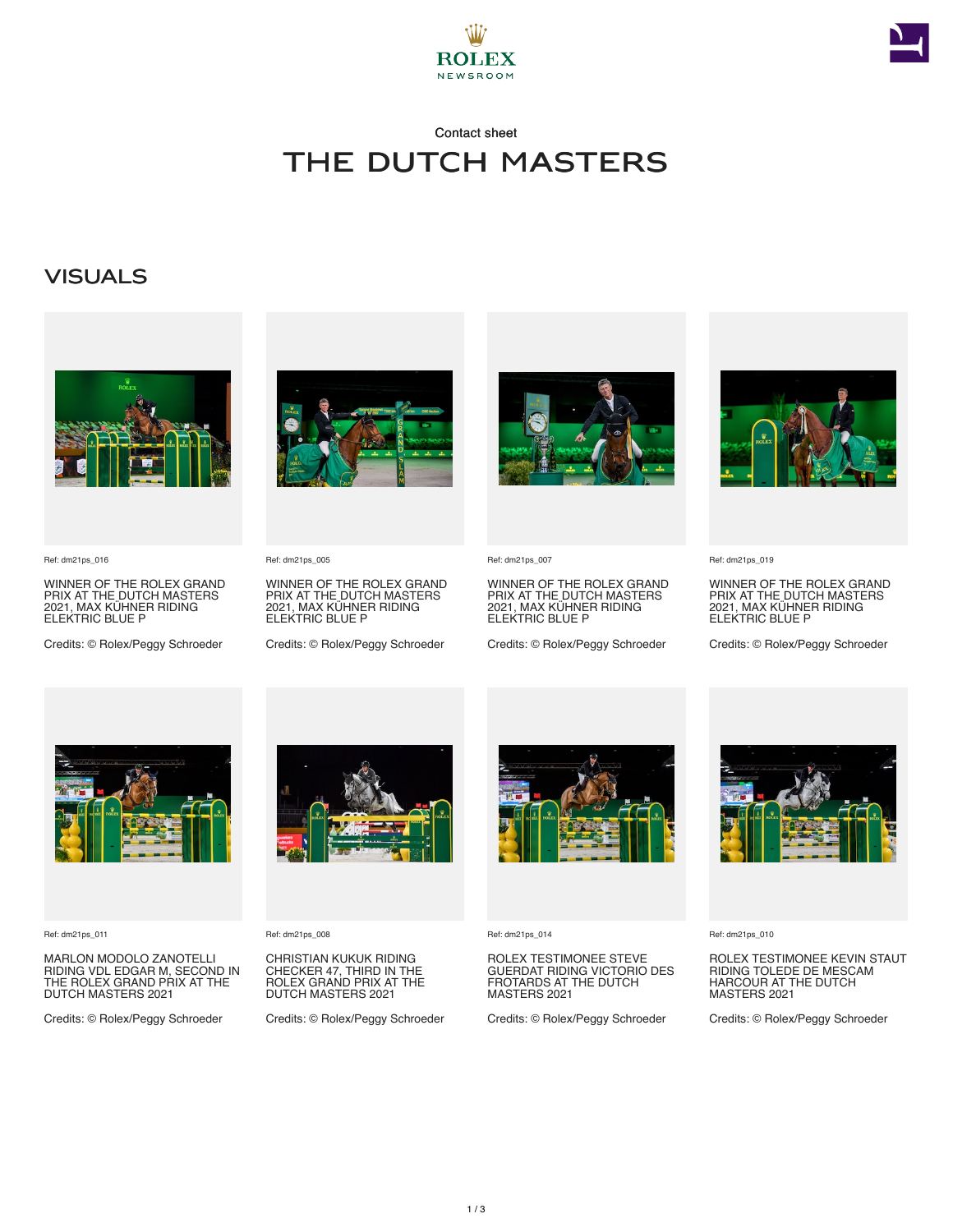

# Contact sheet THE DUTCH MASTERS





ROLEX TESTIMONEE SCOTT BRASH RIDING HELLO JEFFERSON AT THE DUTCH MASTERS 2021

Credits: © Rolex/Peggy Schroeder





ROLEX TESTIMONEE KENT FARRINGTON RIDING AUSTRIA 2 AT THE DUTCH MASTERS 2021

Credits: © Rolex/Peggy Schroeder



Ref: dm19an\_2463cq5damwebhigh

ROLEX TESTIMONEE JEROEN DUBBELDAM RIDING ROELOFSEN HORSE TRUCKS ELDORADO S AT THE DUTCH MASTERS 2019

Credits: © Rolex/Ashley Neuhof



Ref: dm19an\_3488

ROLEX TESTIMONEE STEVE GUERDAT RIDING ALBFÜEHREN'S BIANCA AT THE DUTCH MASTERS 2019

Credits: © Rolex/Ashley Neuhof



Ref: chig19an\_5191

WINNER OF THE ROLEX GRAND PRIX AT THE CHI GENEVA 2019, ROLEX TESTIMONEE MARTIN FUCHS RIDING CLOONEY 51

Credits: © Rolex/Ashley Neuhof